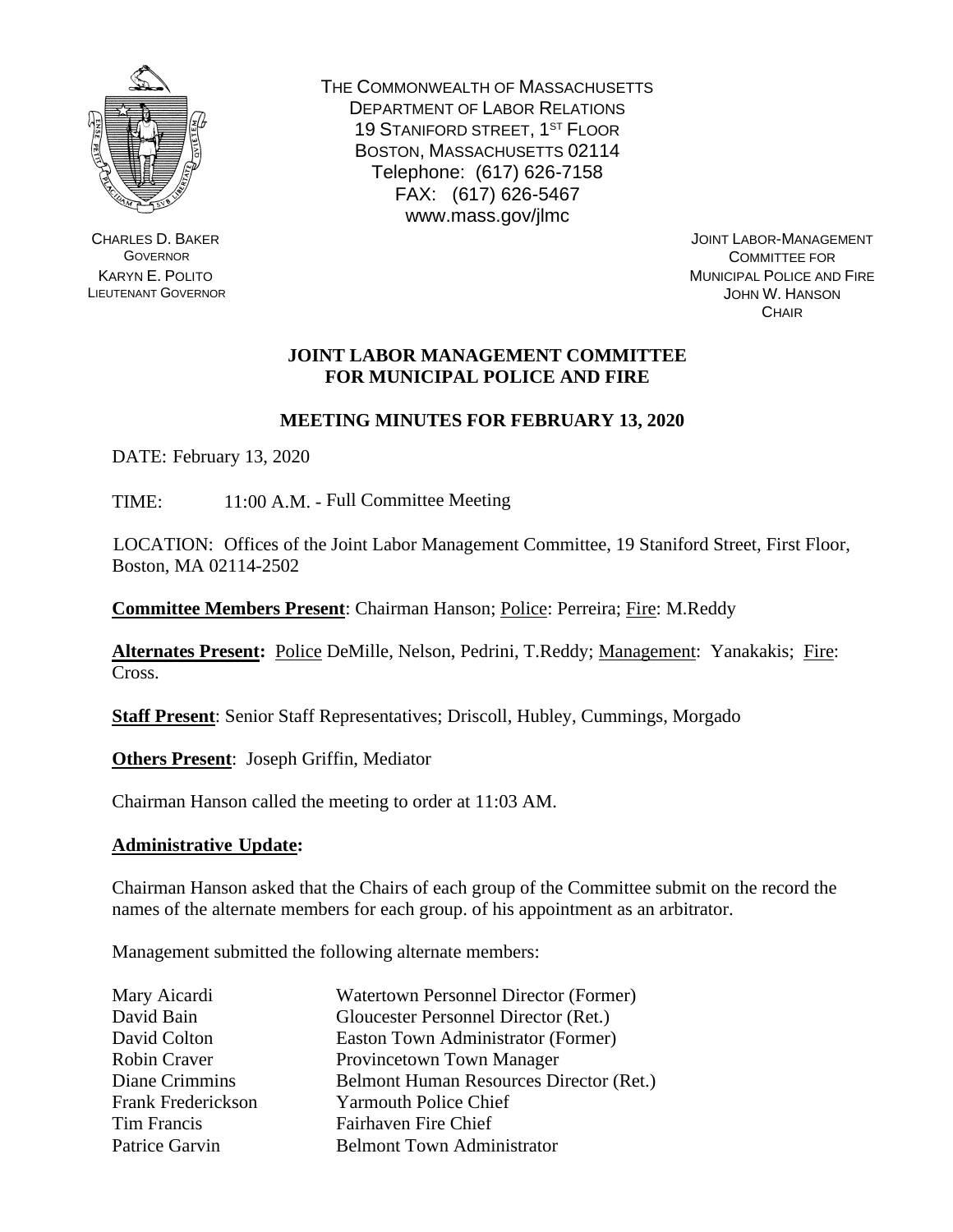Edward Gibson Southampton Town Administrator Gerard Hayes Brookline Human Resources Director (Ret.) William Mahoney Springfield Director of Human Resources Michael McCall Chelmsford Assistant Town Manager John Petrin Burlington Town Administrator (Ret.) Elizabeth Sullivan Dennis Town Administrator

Fire submitted the following alternate members:

Billy Cross David Keene Bobby Taylor Craig Long Paul Medeiros Jay Colbert

No objection was made to either list. The Police will submit their list at the next meeting.

The Chair recognized Mr. M. Reddy who voiced his objection to Civil Service being raised as an issue in the Chelmsford Fire and Watertown Fire cases.

#### **Petition, Jurisdiction, Awaiting Funding List (AFL) and Other Cases:**

| <b>Case Number</b> | <b>Organization</b>                | <b>Mediator/Sr. Staff</b> | <b>Topic/Vote/Action</b> |
|--------------------|------------------------------------|---------------------------|--------------------------|
| 19-7526            | <b>Hudson Police</b>               | DC, DJM                   | Move to Awaiting Funding |
|                    | Mr. Morgado briefed the Committee. |                           |                          |

#### **Motion by Perreira, second by Yanakakis: to move the case to Awaiting Funding.**

#### **The Motion passed unanimously.**

19-7654 Duxbury Police JG,DC,GD Jurisdiction

Mr. Griffin briefed the Committee.

**Motion by Perreira, second by Yanakakis: to take jurisdiction in the case of Duxbury Police Union, MCOP Local 376B and the Town of Duxbury, JLM-19-7654**.

**The Motion passed unanimously.**

**Motion by Perreira, second by Yanakakis: to assign the following Committee members to the case of Duxbury Police Union, MCOP Local 376B and the Town of Duxbury, JLM-19- 7654: DeMille/Perreira for Police and Frederickson for Management or substitutes as so designated and approved by the Police and Management Chairs, respectively.**

**The Motion passed unanimously.**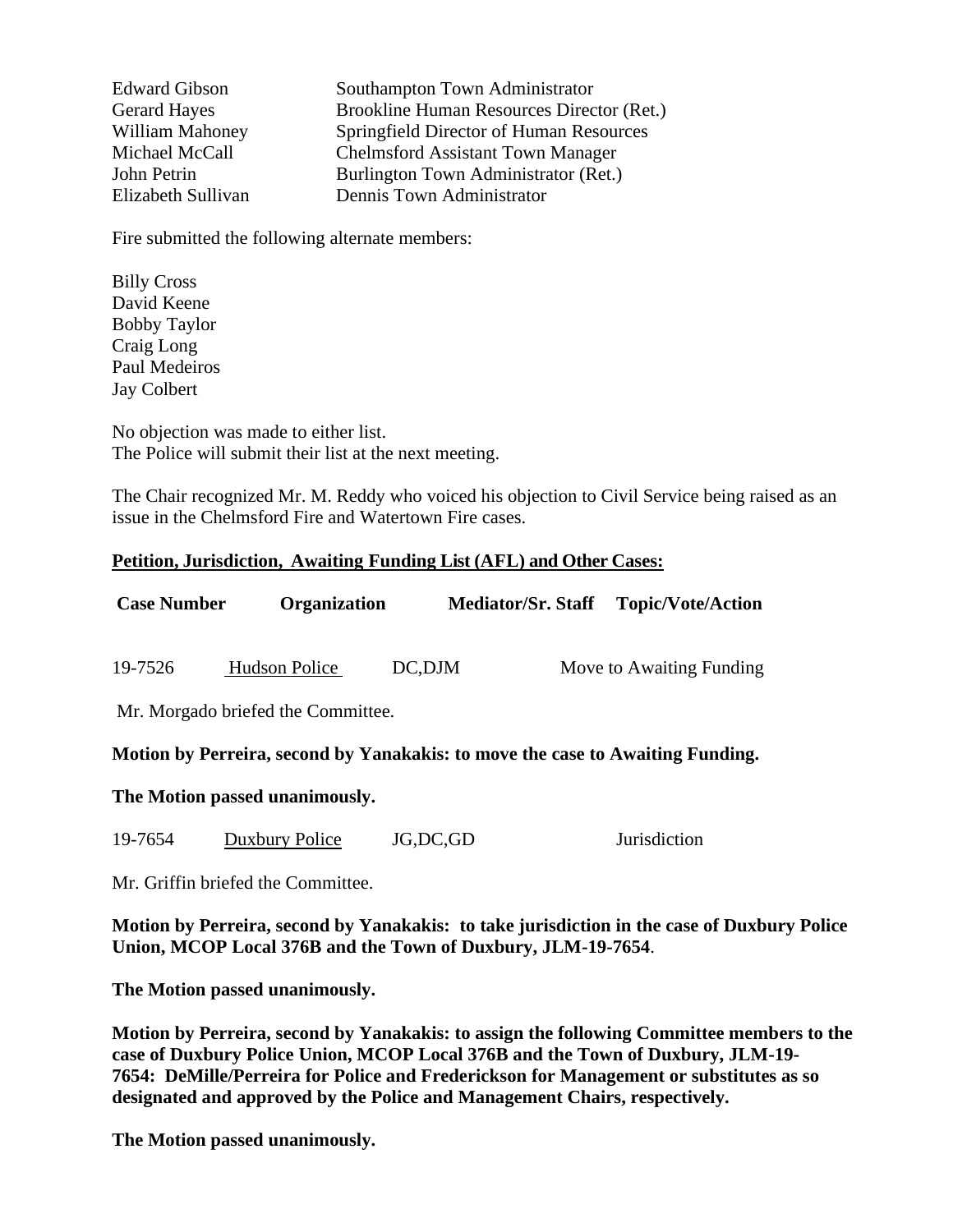| 19-7702 | Auburn Police Sup. | DC,DJM |  |
|---------|--------------------|--------|--|
|         |                    |        |  |

Mr. Cummings briefed the Committee.

**Motion by Perreira, second by Yanakakis: to take jurisdiction in the case of Auburn Police Superiors, MCOP 388B and the Town of Auburn, JLM-19-7702.**

Jurisdiction

**The Motion passed unanimously.**

**Motion by Perreira, second by Yanakakis: to assign the following Committee members to the case of Auburn Police Superiors, MCOP 388B and the Town of Auburn, JLM-19-7702: Perreira/T.Reddy for Police, Johnson for Management or substitutes as so designated and approved by the Police and Management Chairs, respectively.**

**The Motion passed unanimously.**

19-7703 West Brookfield Police DC,DJM Jurisdiction

Mr. Morgado briefed the Committee.

**Motion by Perreira, second by Yanakakis: to take jurisdiction in the case of West Brookfield Police Association and the Town of West Brookfield, JLM-19-7703**

**The Motion passed unanimously.**

**Motion by Perreira, second by Yanakakis: to assign the following Committee members to the case of West Brookfield Police Association and the Town of West Brookfield, JLM-19-7703 : Pedrini/Calderone for Police, Aicardi for Management or substitutes as so designated and approved by the Police and Management Chairs, respectively.**

**The Motion passed unanimously.**

| 19-7755 | <b>Boxford Patrol</b> | DC,DJM | <b>Jurisdiction</b> |
|---------|-----------------------|--------|---------------------|
|         |                       |        |                     |

Mr. Morgado briefed the Committee.

**Motion by Perreira, second by Yanakakis: to take jurisdiction in the case of Boxford Police Patrol Officers, Teamsters Local 25 and the Town of Boxford , JLM-19-7755.**

**The Motion passed unanimously.**

**Motion by Perreira, second by Yanakakis: to assign the following Committee members to the case of Boxford Police Patrol Officers, Teamsters Local 25 and the Town of Boxford, JLM-19- 7755: T.Reddy/Nelson for Police, Yanakakis for Management or substitutes as so designated and approved by the Police and Management Chairs, respectively.**

**The Motion passed unanimously.**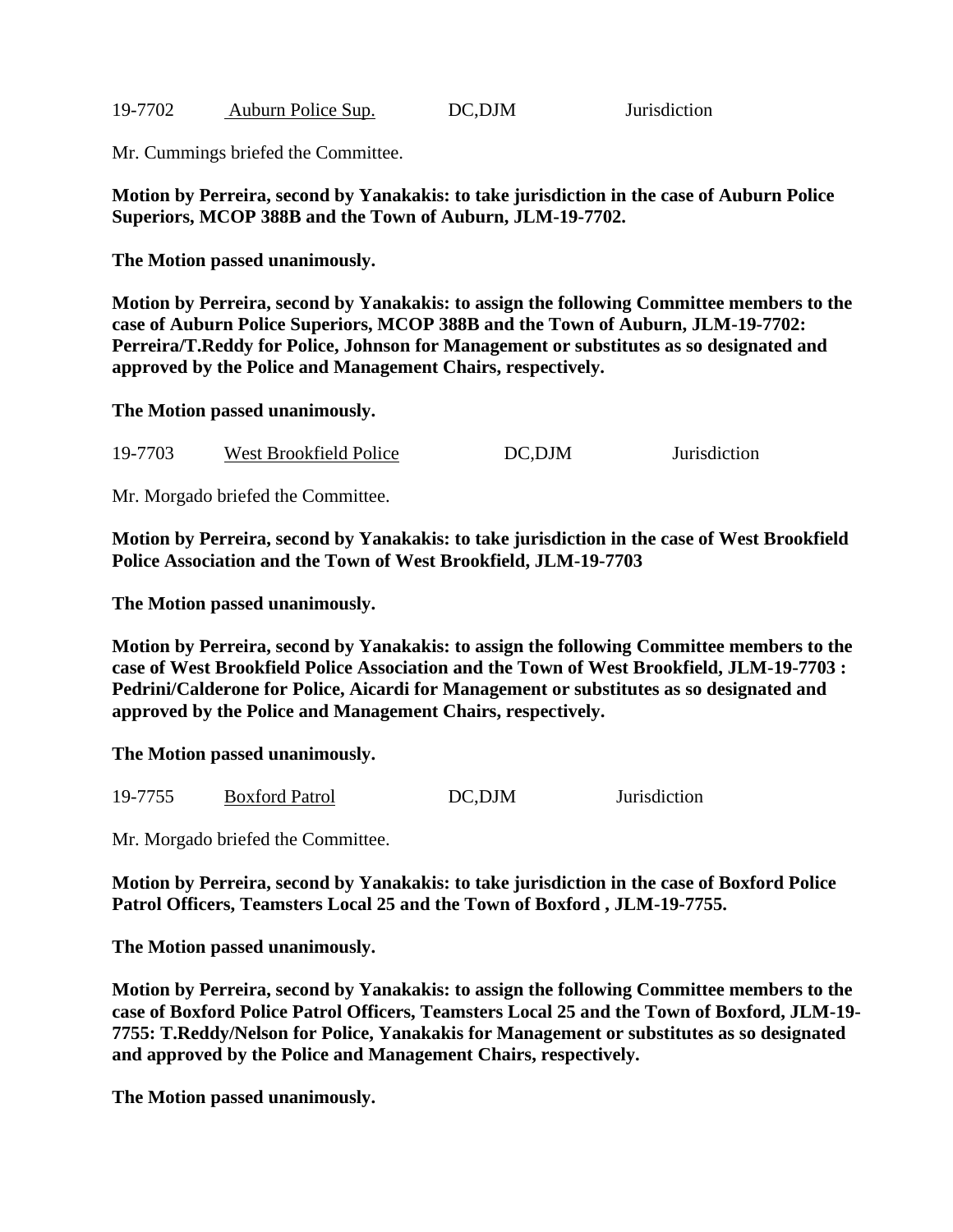| 17-6081<br><b>Lawrence Police Superiors</b> |
|---------------------------------------------|
|---------------------------------------------|

17-6081 Lawrence Police Superiors GD, DC Funded/Remove

Mr. Cummings briefed the Committee.

## **Motion by Perreira, second by Yanakakis: to remove the case from the Committee's docket as the contract has been funded.**

| 19-7332 | Worcester Police Superiors | EFB, JOEH, DJM | Vote to Arbitration |
|---------|----------------------------|----------------|---------------------|
|         |                            |                |                     |

Mr. Morgado briefed the Committee.

**Motion by Perreira, second by Yanakakis: to find that, in the matter of Worcester Police Superiors, NAGE/IBPO Local 504 and the City of Worcester, JLM-19-7332, there is an apparent exhaustion of the processes of collective bargaining which constitutes a potential threat to public welfare and that the Committee vote to send this case to arbitration by a tripartite panel consisting of Larry Calderone or John Nelson (Labor) and Dean Mazzarella (Management) and/or other Committee members and/or senior staff that may be substituted as necessary by the respective Labor and/or Management Chairs pursuant to the rules, policies and procedures of the Committee, and any other applicable provisions of law, and a neutral selected in accordance with the Committee's rules, policies and procedures, on an issue by issue basis, with said issues having been identified at the January 22, 2020, hearing held pursuant to Section 1, subsection 3(a) of Chapter 589 or the Acts of 1987.**

## **The Motion passed unanimously.**

| 19-7433 | Chelmsford Fire | JOEH, GD |
|---------|-----------------|----------|
|         |                 |          |

Vote to Arbitration

Mr. Hubley briefed the Committee.

**Motion by M.Reddy, second by Yanakakis: to find that, in the matter of Chelmsford Fire Fighters Union, Local 1839 IAFF and the the Town of Chelmsford, JLM-19-7433, there is an apparent exhaustion of the processes of collective bargaining which constitutes a potential threat to public welfare and that the Committee vote to send this case to arbitration by a tripartite panel consisting of M. Reddy (Labor) and John Petrin (Management) and/or other Committee members and/or senior staff that may be substituted as necessary by the respective Labor and/or Management Chairs pursuant to the rules, policies and procedures of the Committee, and any other applicable provisions of law, and a neutral selected in accordance with the Committee's rules, policies and procedures, on an issue by issue basis, with said issues having been identified at the February 6, 2020, hearing held pursuant to Section 1, subsection 3(a) of Chapter 589 or the Acts of 1987.**

**The Motion passed unanimously.**

| 19-7677 | Acton Fire | JOEH, DJM |
|---------|------------|-----------|
|---------|------------|-----------|

Vote to  $3(a)$  Hearing

Mr. Hubley briefed the Committee.

**Motion by M.Reddy, second by Yanakakis: to find that, in the matter of Acton Permanent Firefighters Union, Local 1904 IAFF and the Town of Acton, JLM-19-7677, that the issues have remained unresolved for an unreasonable period of time resulting in the apparent**